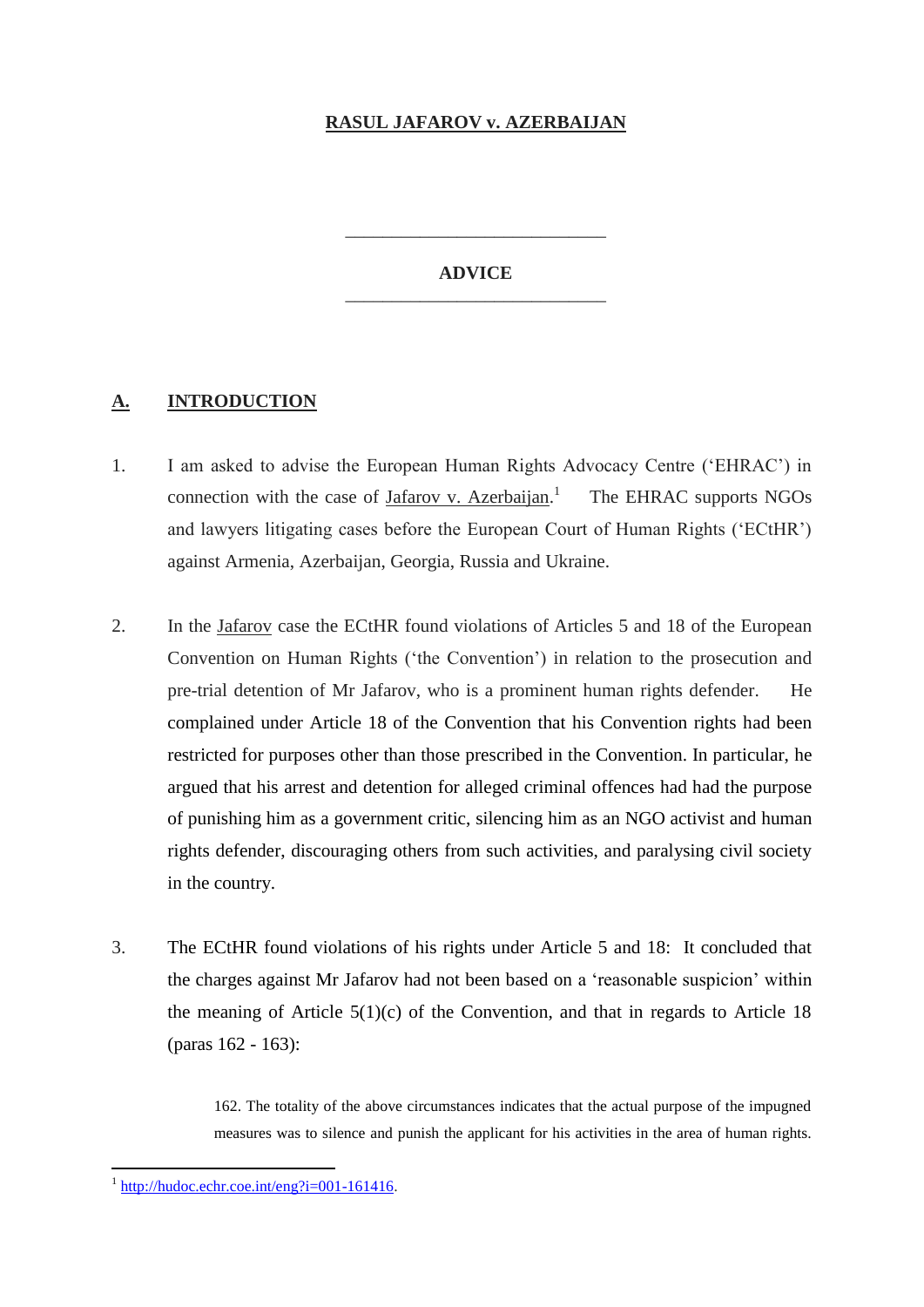In the light of these considerations, the Court finds that the restriction of the applicant's liberty was imposed for purposes other than bringing him before a competent legal authority on reasonable suspicion of having committed an offence, as prescribed by Article  $5(1)(c)$  of the Convention.

163. The Court considers this sufficient basis for finding a violation of Article 18 of the Convention, taken in conjunction with Article 5.

- 4. Since the judgment on  $17<sup>th</sup>$  March 2016, the EHRAC has made two submissions to the Committee of Ministers, dated  $1<sup>st</sup>$  November 2016  $(http://hudoc.exec.coe.int/eng?i=DH-DD(2016)1228E)$  and  $25<sup>th</sup>$  January 2017 [\(http://hudoc.exec.coe.int/eng?i=DH-DD\(2017\)88E\).](http://hudoc.exec.coe.int/eng?i=DH-DD(2017)88E))
- 5. I am asked to advise on the impact of a finding by the ECtHR of a violation of Article 18 of the Convention. Article 18 provides:

The restrictions permitted under [the] Convention to the said rights and freedoms shall not be applied for any purpose other than those for which they have been prescribed.

6. The ECtHR has emphasised that Article 18 of the Convention does not have an autonomous role. It can only be applied in conjunction with other Articles of the Convention (see Gusinskiy v. Russia, Application No. 70276/01). The Court has said that the whole structure of the Convention rests on the general assumption that public authorities in the member States act in good faith. However, the Court has also recognised that any public policy or individual measure may have a 'hidden agenda', and so the presumption of good faith is rebuttable. However, an applicant alleging that his rights and freedoms were being limited for an improper reason must convincingly show that the real aim of the authorities was not the same as that proclaimed or which could be reasonably inferred from the context. A mere suspicion that the authorities used their powers for some other purpose than those defined in the Convention is not sufficient to prove that Article 18 has been breached: see Khodorkovskiy v. Russia, No. 5829/04 (31<sup>st</sup> May 2011) and Khodorkovskiy and Lebedev v. Russia, Nos. 11082/06 and 13772/05 ( $25<sup>th</sup>$  July 2013).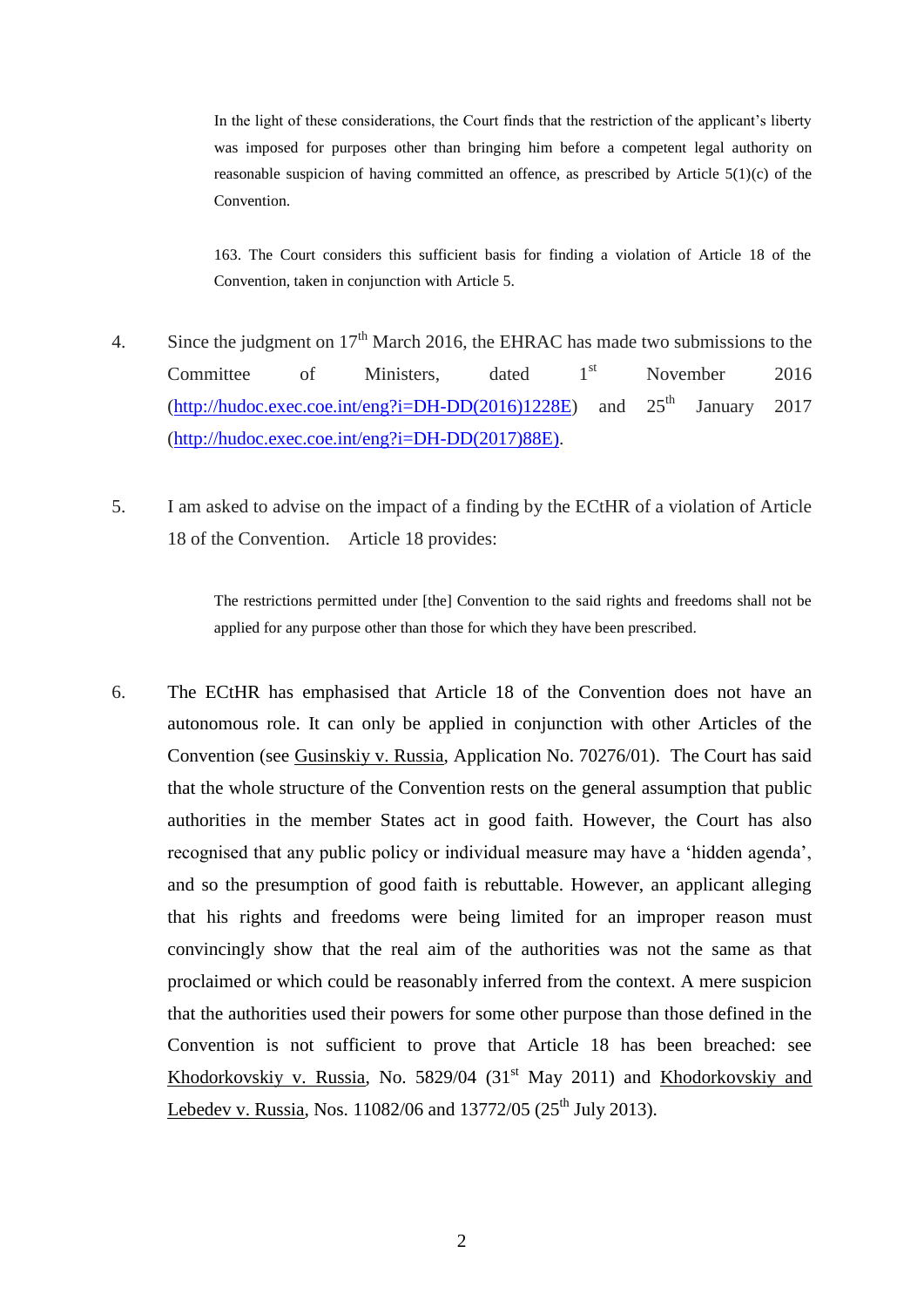- 7. The EHRAC has pointed out that politically-motivated proceedings are a problem in a number of the countries in which it operates. For example, it recently represented the former Prime Minister of Georgia, Mr Merabishvili, in his Grand Chamber hearing at the ECtHR on whether his pre-trial detention was politically motivated. The Fourth Section of the Court found violations of Articles 5 and 18 [\(http://hudoc.echr.coe.int/eng?i=001-163671\)](https://protect-eu.mimecast.com/s/WDEVBT89gkIo) and the judgment of the Grand Chamber is pending.
- 8. However, as the Jafarov judgment makes clear at para 154, findings of Article 18 violations are very rare and it is unclear what the impact of such a finding should be at the domestic level.
- 9. Where the ECtHR finds a violation of Article 6 there is, in general, an expectation that domestic proceedings will be re-opened. The question I have been asked to consider is whether, given the Court's conclusion that the actual purpose of the impugned measures was to silence and punish Mr Jafarov for his activities in the area of human rights, there should be an equivalent obligation to re-open the domestic proceedings in this case, where there has been a finding of a violation of Article 5 together with Article 18.

# **B. ADVICE**

- 10. My opinion, in summary, is that there will be many cases, including Mr Jafarov's, in which a finding of an Article 5 violation, together with an Article 18 violation, in the context of a case where there has been a criminal conviction, should lead to the criminal proceedings being reopened. Not every such violation might justify such a course – for example, where the violation is 'cured' by later events in the proceedings - but the circumstances of Mr Jafarov's case, and the reasons why the ECtHR upheld his complaint, do justify the reopening of the proceedings.
- 11. Under Article 46 of the Convention the Contracting Parties have accepted the obligation to abide by the final judgment of the ECtHR in any case to which they are parties, and it then falls to the Committee of Ministers to supervise its execution. In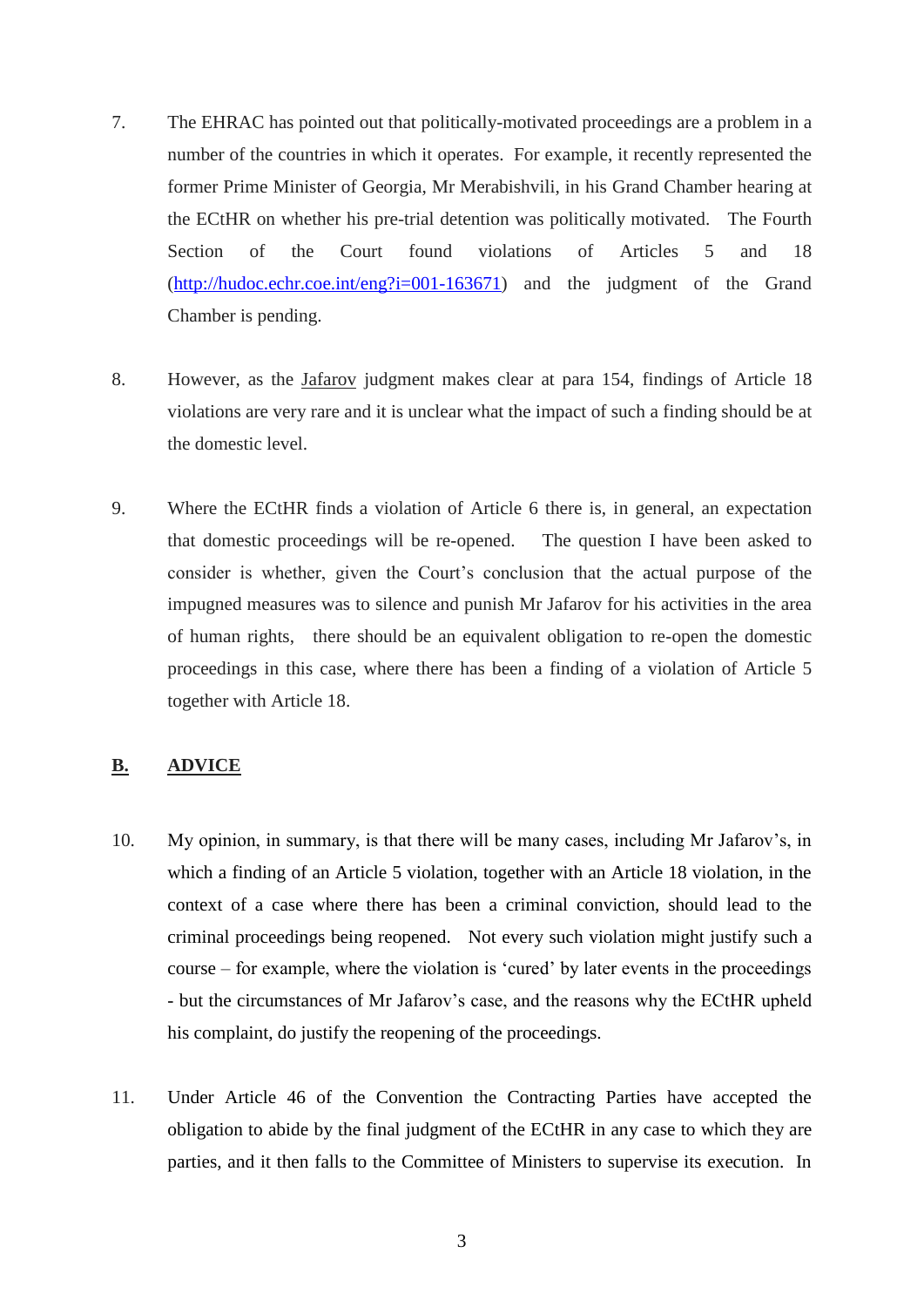certain circumstances this obligation may entail the adoption of measures, other than just satisfaction awarded by the ECtHR in accordance with Article 41 of the Convention and/or general measures, which ensure that the injured party is put, as far as possible, in the same situation as he or she enjoyed prior to the violation of the Convention (*restitutio in integrum)*. It is for the competent authorities of the respondent State to decide what measures are most appropriate to achieve *restitutio in integrum*, taking into account the means available under the national legal system.

12. 'Recommendation No. R (2000) 2 of the Committee of Ministers to member states on the re-examination or reopening of certain cases at domestic level following judgments of the European Court of Human Rights' recorded that that the practice of the Committee of Ministers in supervising the execution of the ECtHR's judgments shows that in exceptional circumstances the re-examination of a case or a reopening of proceedings has proved the most efficient, if not the only, means of achieving *restitutio in integrum.* The Recommendation went on:

The Committee of Ministers:

I. Invites, in the light of these considerations the Contracting Parties to ensure that there exist at national level adequate possibilities to achieve, as far as possible, *restitutio in integrum*;

II. Encourages the Contracting Parties, in particular, to examine their national legal systems with a view to ensuring that there exist adequate possibilities of re-examination of the case, including reopening of proceedings, in instances where the Court has found a violation of the Convention, especially where:

(i) the injured party continues to suffer very serious negative consequences because of the outcome of the domestic decision at issue, which are not adequately remedied by the just satisfaction and cannot be rectified except by re-examination or reopening, and

(ii) the judgment of the Court leads to the conclusion that

(a) the impugned domestic decision is on the merits contrary to the Convention, or

(b) the violation found is based on procedural errors or shortcomings of such gravity that a serious doubt is cast on the outcome of the domestic proceedings complained of.

13. The language in (b) strongly points towards, and supports, the requirement that a case be re-opened where the Article 5 and Article 18 violations lead to the conclusion that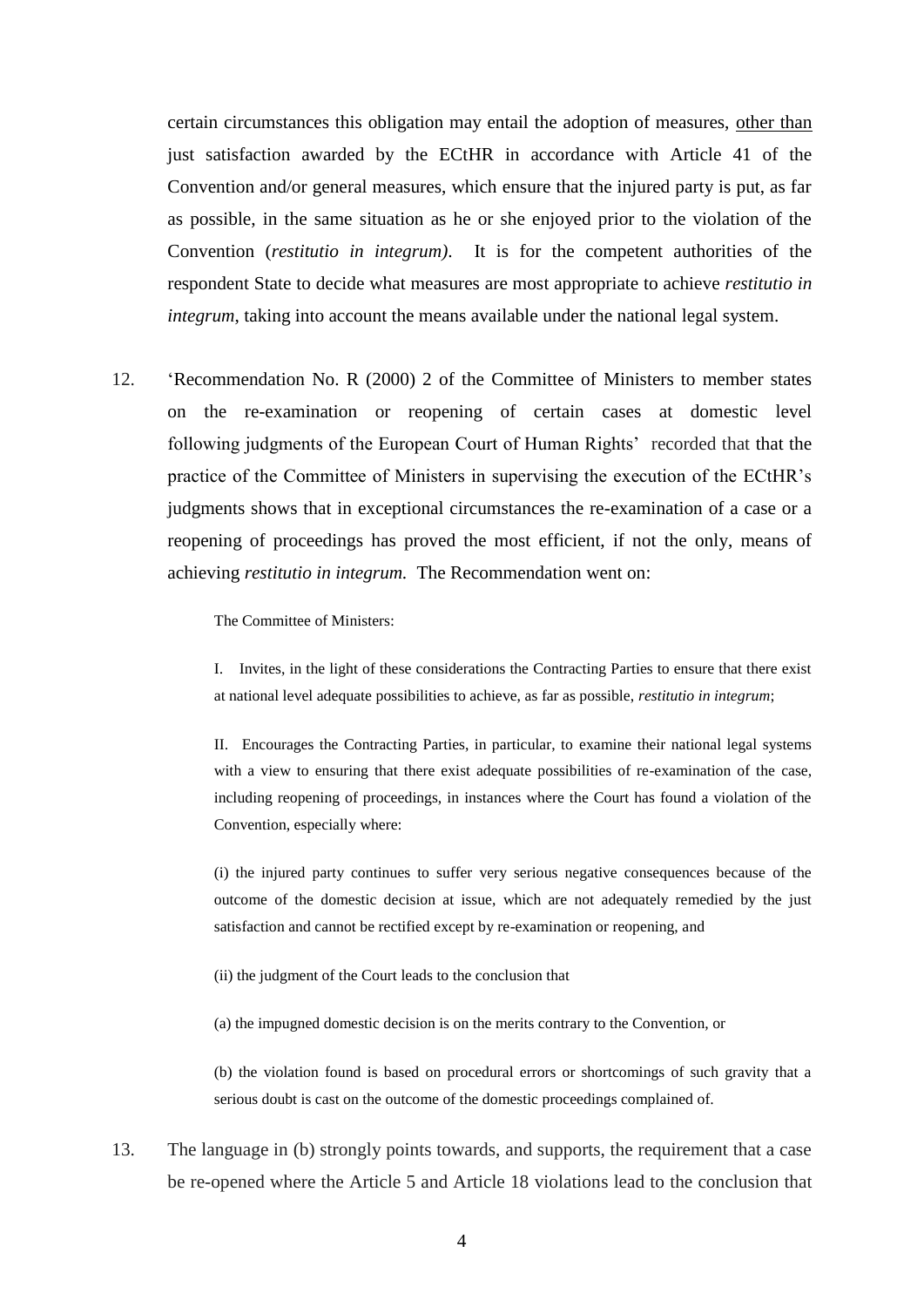serious doubt is cast on the outcome of the domestic proceedings, which, in this case, means Mr Jafarov's conviction and sentence.

- 14. The question of whether this test is met or not will require close examination of the precise basis of the ECtHR's findings. Not every Article 5 and Article 18 violation will necessarily meet the test. For example, it might be the case that an initial arrest was improper, but that evidence later emerged which properly justified the bringing of criminal charges and the defendant's eventual conviction. In such a case, it might be difficult to argue that the eventual conviction was 'based' on the initial violation, so as to justify the re-opening of the criminal proceedings.
- 15. However, in my opinion there is no doubt that the test is met in Mr Jafarov's case. The findings of the Court make clear that the whole criminal case against him was politically motivated, and the Court said this conclusion was not undermined by the fact that he had been taken to trial and convicted. Having recited the facts and law relating to the criminal allegations against him, the Court said at paras  $130 - 134$ (emphasis added):

130. In such circumstances, the Court finds that the applicant could not have been reasonably suspected of having committed the criminal offence of "illegal entrepreneurship" under Article 192.2.2 of the Criminal Code, because there were no facts, information or evidence showing that he had engaged in commercial activity or the offence of "tax evasion" under Article 213 of the Criminal Code, as in the absence of such commercial activity there could be no taxable profit under the simplified regime. Furthermore, the above-mentioned facts were not sufficient to give rise to a suspicion that the applicant had sought to "obtain unlawful advantage for himself or for third parties", which was one of the constituent elements of the criminal offence of "abuse of power" under Article 308 of the Criminal Code (compare, mutatis mutandis, Lukanov v. Bulgaria, 20 March 1997, § 44, Reports of Judgments and Decisions 1997-II).

131. As for the additional charges under Articles 179.3.2 and 313 of the Criminal Code, brought against the applicant on 12 December 2014, the Court notes that they were brought after the latest domestic court order of 23 October 2014 extending the applicant's pre-trial detention. As such, all previous decisions ordering and extending the applicant's pre-trial detention had been based solely on the original charges under Articles 192.2.2, 213 and 308 of the Criminal Code, and therefore the new charges were of no significance to the assessment of the reasonableness of the suspicion underpinning the applicant's detention during the period falling within the scope of the present case, and the Government have not expressly argued otherwise.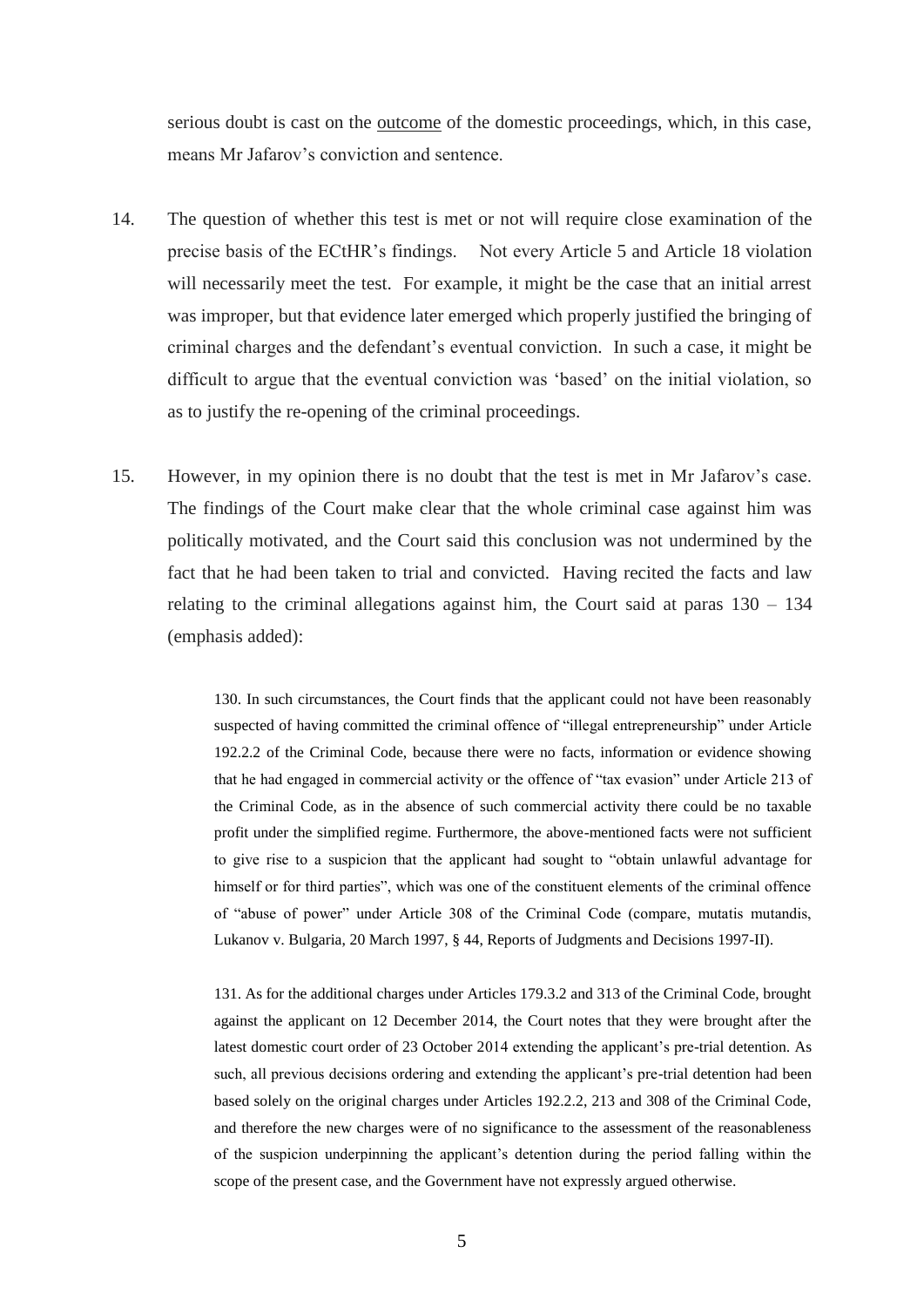132. In any event, the Court notes that, as with the original charges, the description of the new charges essentially remained the same and lacked a sufficient level of coherence. There was additional information regarding alleged deficiencies in some service contracts concluded by the applicant and amounts paid under these contracts. Presumably, this was the basis for the suspicion that the applicant had committed the offence of "forgery by an official" under Article 313 of the Criminal Code. However, the Government again failed to produce before the Court any specific evidence or information which could constitute the basis for the prosecuting authorities' suspicions in this regard. As for the charge of embezzlement under Article 179.3.2 of the Criminal Code, the Court cannot characterise it as anything other than spurious, given that the money was given to the applicant voluntarily by donors under grant agreements and that the donors expressed complete confidence that the money had been spent properly for the purposes for which it had been allocated. Taking into account the manifest unreasonableness of the original three charges against the applicant (see paragraph 130 above) and the heightened level of scrutiny required by the specific context of the present case (see paragraph 120 above), the Court considers that the respondent Government also failed to satisfy the Court that the applicant was reasonably suspected of having committed the alleged offences under Articles 179.3.2 and 313 of the Criminal Code.

133. The Court is mindful of the fact that the applicant's case has been taken to trial. That, however, does not affect the Court's findings in connection with the present complaint, where it is called upon to consider whether the deprivation of the applicant's liberty during the pretrial period was justified on the basis of the information or facts available at the relevant time. In this respect, having regard to the above analysis, the Court finds that the material put before it does not meet the minimum standard set by Article  $5 \nless 1$  (c) of the Convention for the reasonableness of a suspicion required for an individual's arrest and continued detention. Accordingly, during the period the Court is considering in the present case, the applicant was deprived of his liberty in the absence of a "reasonable suspicion" of his having committed a criminal offence.

134. Accordingly, there has been a violation of Article 5 § 1 of the Convention.

16. For these reasons, in my opinion there is no question but that Mr Jafarov's conviction was based on procedural errors or shortcomings - namely the bringing of a politically motivated case resulting in his detention - of such gravity that a serious doubt is cast on the legitimacy of his conviction. Quite simply, without the case being brought, and without his detention, there could have been no conviction. Hence in my opinion in order to achieve *restitutio in integrum* in this case, the re-opening of the criminal proceedings is called for.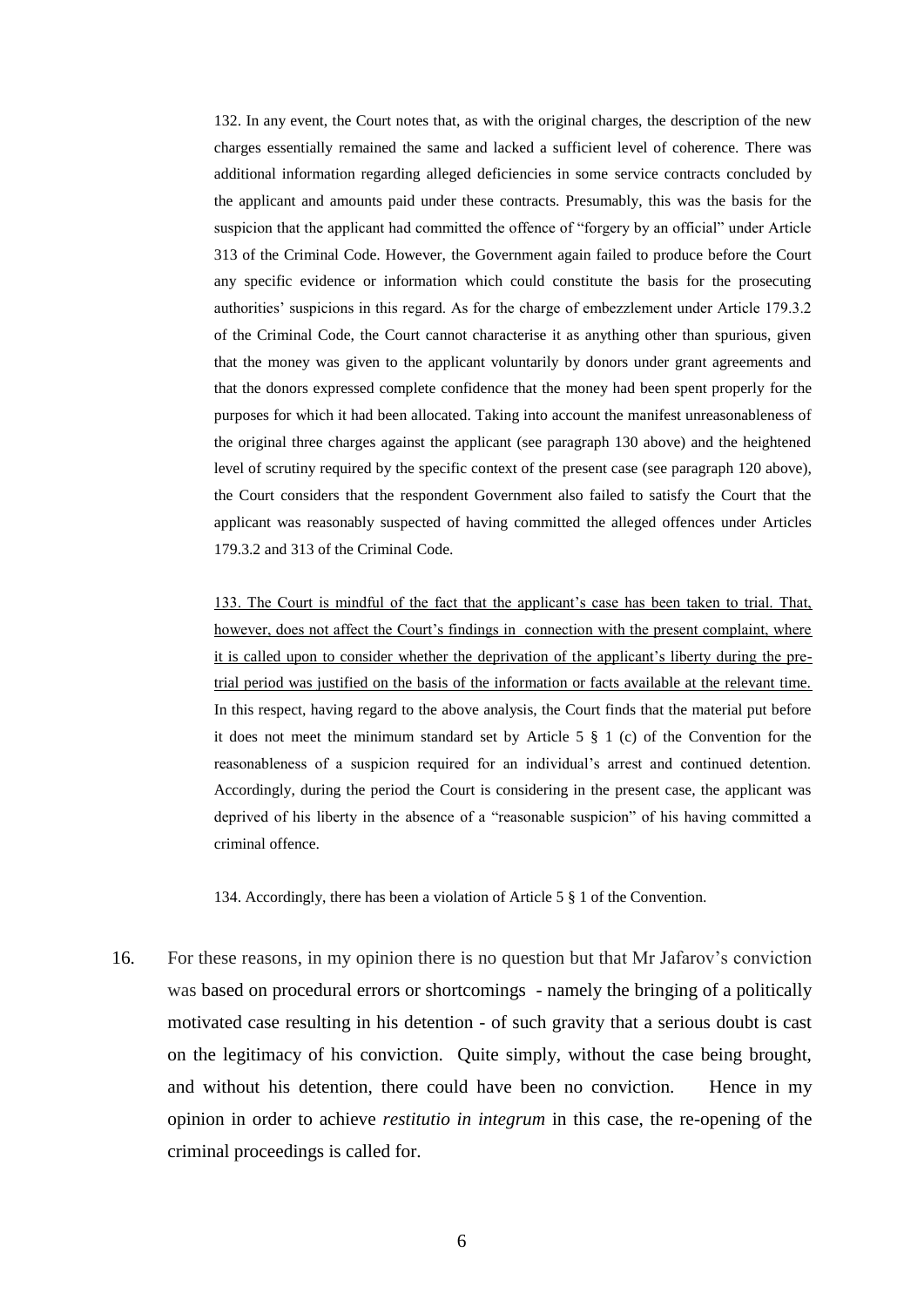17. I would be happy to advise further if asked.

**JULIAN B. KNOWLES QC** Matrix Chambers Gray's Inn

17<sup>th</sup> August 2017